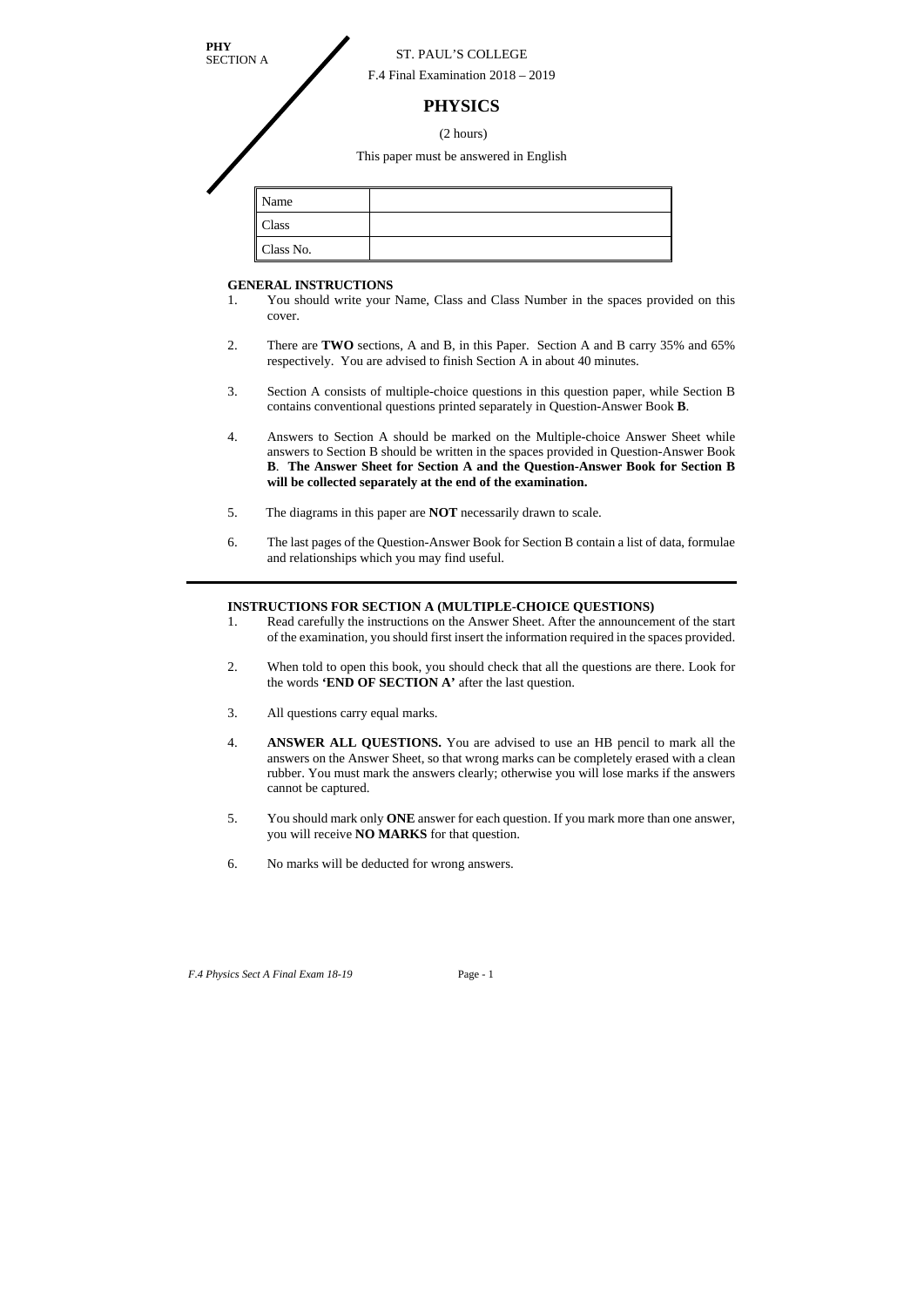## **Section A (35 %)**

## **There are 26 questions.**

- 1. A ball is kicked upwards at an angle of 45° to horizontal ground. After a short flight, the ball returns to the ground. It may be assumed that air resistance is negligible. What is never zero during the flight of the ball ?
	- A. the vertical component of the ball's momentum
	- B. the vertical component of the ball's velocity
	- C. the horizontal component of the ball's acceleration
	- D. the horizontal component of the ball's velocity

initial velocity path of ball  $8.00 \,\mathrm{m\,s}^{-}$  $4.00 \,\mathrm{m\,s^{-1}}$ 

2.



An astronaut on the Moon, where there is no air resistance, throws a ball. The ball's initial velocity has a vertical component of  $8 \text{ m s}^{-1}$  and a horizontal component of  $4 \text{ m s}^{-1}$ , as shown. The acceleration of free fall on the Moon is 1.62 m  $s^{-2}$ . What will be the speed of the ball 9 s after being thrown ?

A. 
$$
6.6 \text{ m s}^{-1}
$$
  
\nB.  $7.7 \text{ m s}^{-1}$   
\nC.  $10.6 \text{ m s}^{-1}$   
\nD.  $14.6 \text{ m s}^{-1}$ 

3.

A small bead inside a hollow cone spinning at uniform speed appears to be 'pinned' at the inner wall of the cone. Which of the following correctly shows the forces acting on the bead ?

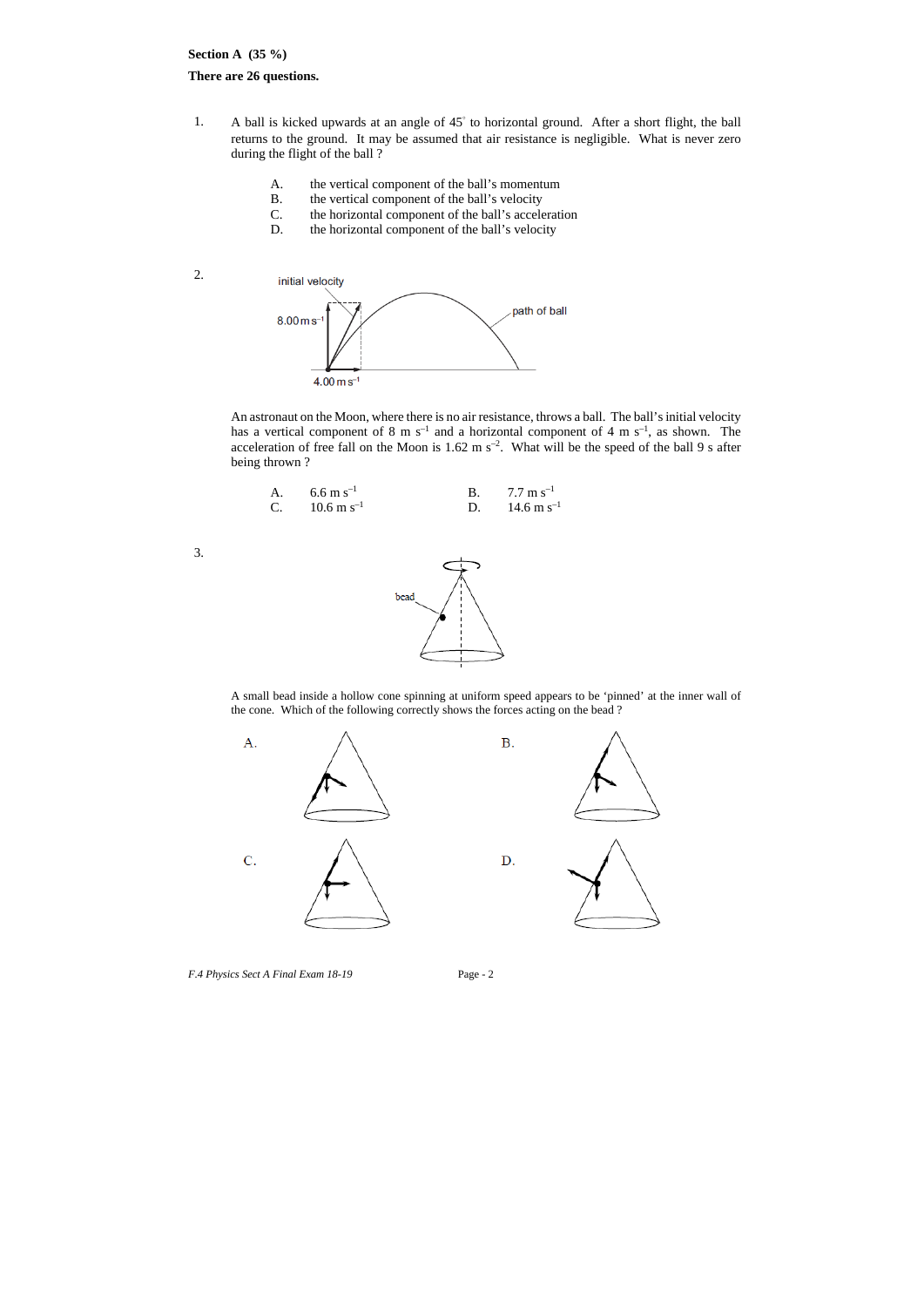- 4. Racing tracks for cars are banked on the corners at an angle to the horizontal. Which of the following descriptions is/are correct about the situation ?
	- (1) Banked tracks help to reduce the radius of curvature of the paths which cars traveling at a given speed can safely follow.
	- (2) Banked tracks help to increase the friction acting on the cars.
	- (3) Cars of different masses would experience zero net force and torque.

| $A.$ (1) only           | $(1)$ and $(2)$ only |
|-------------------------|----------------------|
| C. $(2)$ and $(3)$ only | $(1), (2)$ and $(3)$ |

7. The radius of the Earth is *R*. The gravitational acceleration near the Earth's surface is *g*. At a height *h* above the Earth's surface, the gravitational acceleration is  $\frac{g}{2}$ . What is *h* ?

- 5. A satellite is in a circular orbit around the Earth at a height where the Earth's gravitational field strength is  $9.0 \text{ N kg}^{-1}$ . What is the weight of the satellite at this point ?
	- A. equal to its weight on the surface of the Earth
	- B. zero
	- C. much smaller than its weight on the surface of the Earth, but not zero
	- D. slightly less than its weight on the surface of the Earth
- 6. Two satellites are orbiting around the same planet in circular orbits with different orbital speeds. They must have
	- (1) different mass.
	- (2) different orbital periods.
	- (3) different angular speeds.

| $(2)$ only           | $(1)$ and $(3)$ only |
|----------------------|----------------------|
| $(2)$ and $(3)$ only | $(1), (2)$ and $(3)$ |

|       | A. $0.414R$ |           | B. $0.5R$ |
|-------|-------------|-----------|-----------|
| $C$ R |             | $D \t 2R$ |           |

8.



An experiment is performed to measure the refractive index of plastic. A ray is incident onto a semi-circular plastic block as shown and a graph of sin *i* against sin *r* is plotted. The refractive index is

A. 
$$
\frac{a}{b}
$$
  
\nC.  $\frac{\sin^{-1} a}{\sin^{-1} b}$   
\nD.  $\frac{\sin^{-1} a}{\sin^{-1} b}$ 

*a b*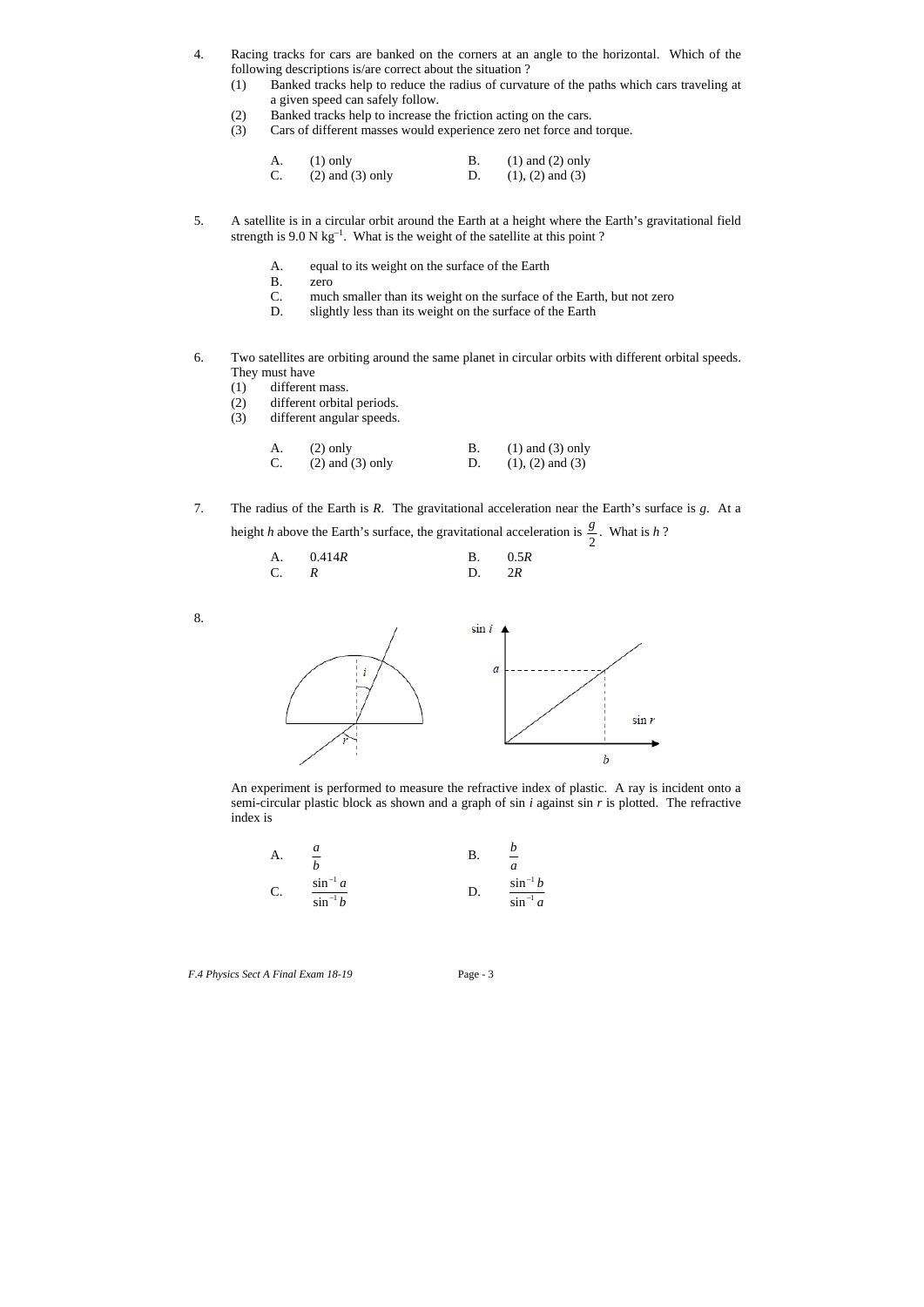

Given: speed of light in air =  $3.00 \times 10^8$  m s<sup>-1</sup> speed of light in water =  $2.25 \times 10^8$  m s<sup>-1</sup> speed of light in glass =  $1.97 \times 10^8$  m s<sup>-1</sup>

9.

A light ray enters the water in a tank. The ray strikes the glass bottom of the tank at an angle of incidence  $\theta$ . What is the maximum value of  $\theta$  at which the ray will emerge from the other side of the glass into the air below ?

A. 
$$
41.0^{\circ}
$$
 B.  $41.4^{\circ}$   
C.  $48.6^{\circ}$  D.  $61.1^{\circ}$ 

10.

An object *O* is placed in front of a plane mirror. *I* is the image of *O* formed by the mirror. Two light rays coming from *O* are reflected by the mirror as shown. Which of the following statements is/are correct ?

- (1) An observer at point *P* cannot see *I*.
- (2) The image distance is equal to  $\frac{64}{2}$  $\frac{OI}{\cdot}$ .
- (3) *OI* must be perpendicular to the mirror.

| $(1)$ only           | $(1)$ and $(2)$ only |
|----------------------|----------------------|
| $(2)$ and $(3)$ only | $(1), (2)$ and $(3)$ |

- 11. A lens is 20 cm in front of an object and an image is formed. The magnification of the image is 0.5. Which of the following statements must be correct ?
	- (1) The distance between the object and the image is 30 cm.
	- (2) The focal length of the lens is 20 cm.
	- (3) The image is closer to the lens than the object is.

| $(3)$ only              | $(1)$ and $(2)$ only |
|-------------------------|----------------------|
| C. $(1)$ and $(3)$ only | $(1), (2)$ and $(3)$ |

- 12. Which of the following factors affects the speed of the wave produced when a spring is stretched and flicked by hand at one end?
	- A. The number of flicks per second
	- B. The distance travelled by the hand
	- C. The stretching force applied on the spring by the hand
	- D. The length of the spring before it is stretched

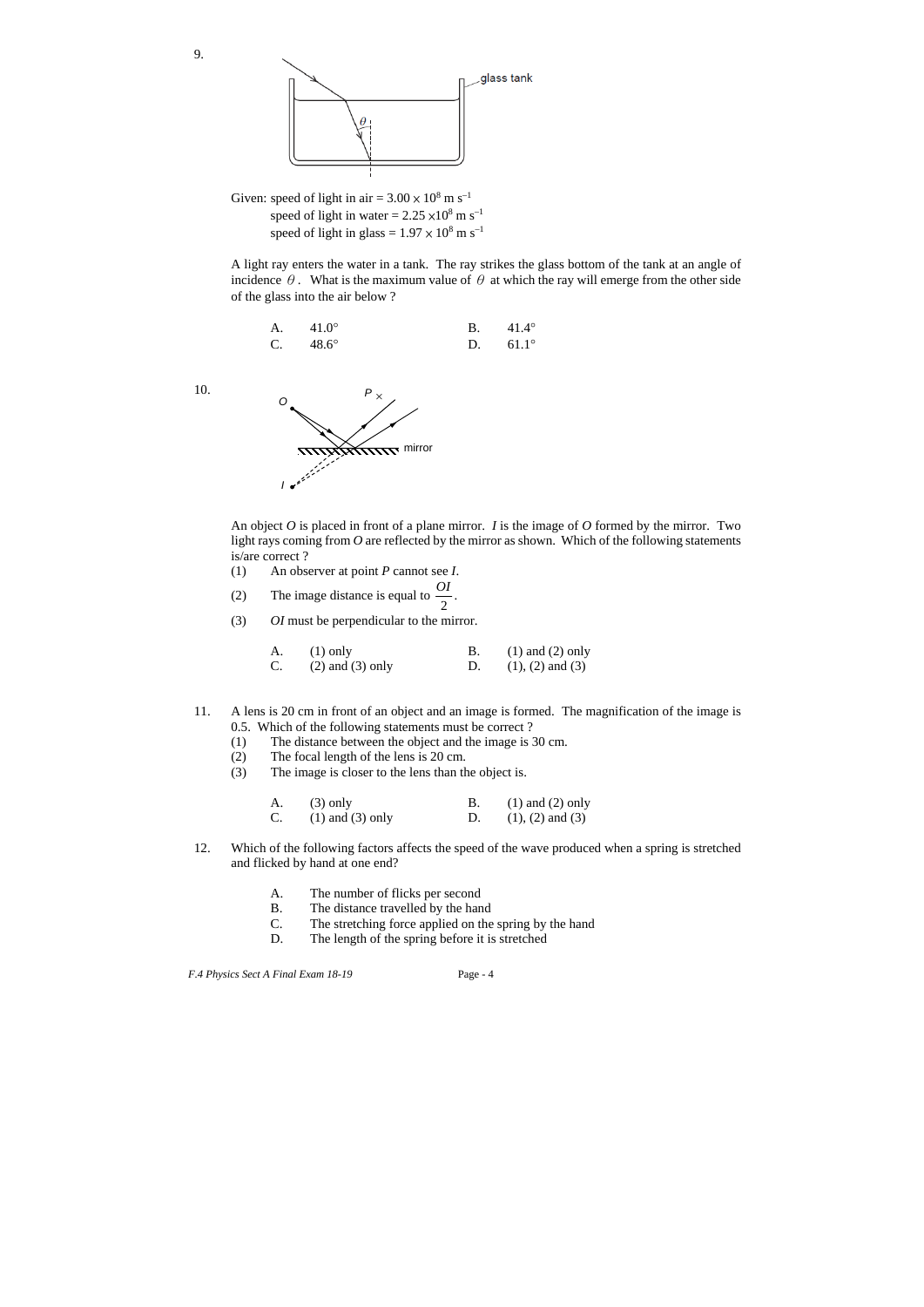13.



The diagram shows two waves *R* and *S*. Wave *R* has an amplitude of 8 cm and a period of 30 ms. What are the amplitude and the period of wave *S* ?

|    | Amplitude / cm | Period / ms |
|----|----------------|-------------|
| А. |                |             |
|    |                |             |
|    |                |             |
|    |                |             |

14. Which of the following statements is/are true?

- (1) If two objects are in the same state, they must have the same average molecular potential energy.
- (2) If two objects are at the same temperature, they must have the same average molecular kinetic energy.
- (3) If two objects have the same mass, they must have the same internal energy.

16. Two objects *A* and *B* are heated at the same rate. The figure shows how the temperatures of the two objects changes with time. The mass of *B* is five times the mass of *A*. The specific heat capacity of *A* is 500 J kg<sup>-1</sup> °C<sup>-1</sup>. Find the specific heat capacity of *B*.

| $(1)$ only              | $(2)$ only           |
|-------------------------|----------------------|
| C. $(1)$ and $(3)$ only | $(2)$ and $(3)$ only |

15. Melting ice of mass 150 g is added to 350 g of Coke at 27 °C. Assume that no energy is lost to or gained from the surroundings. Find the final temperature of the mixture. Specific heat capacity of Coke = 5300 J kg<sup>-1</sup> °C<sup>-1</sup> Specific heat capacity of water = 4200 J kg<sup>-1</sup> °C<sup>-1</sup> Specific latent heat of fusion of ice =  $3.34 \times 10^5$  J kg<sup>-1</sup>

| A. $-4.6 \degree C$ | B. $0^{\circ}C$    |
|---------------------|--------------------|
| C. $4.6\degree$ C   | D. $7.1 \degree C$ |

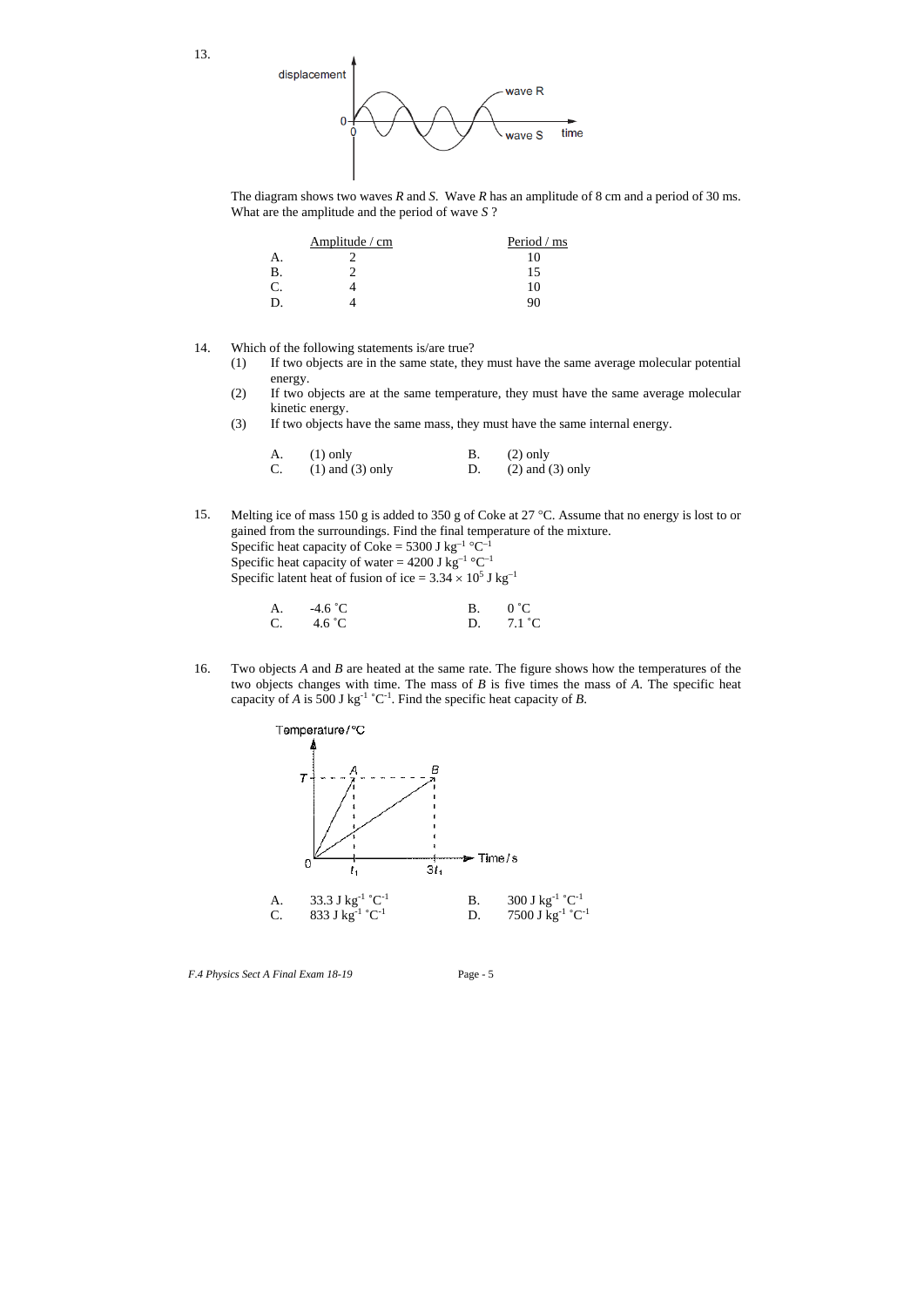17. The temperature of air inside a room is 12 °C in the morning and 28 °C in the afternoon. If the atmospheric pressure remains the same, find the percentage change of mass of air in the room. Assume the air is an ideal gas.

| A. $5.3\%$ | B. $5.6\%$ |
|------------|------------|
| $C. 13\%$  | D. 57%     |

- 18. Marathon runners are wrapped in foil blankets made from very thin highly reflective synthetic material after race. Which of the following explanations are correct?
	- (1) Foil blankets are employed to protect runners from catching cold after race.
	- (2) Foil blankets bounce back the infra-red radiation emitted by the body.
	- (3) Foil blankets can reduce the absorption of infra-red radiation from the sun.

| $(1)$ and $(2)$ only | $(1)$ and $(3)$ only |
|----------------------|----------------------|
| $(2)$ and $(3)$ only | $(1), (2)$ and $(3)$ |

19. An object decelerates uniformly along a straight line from *X* to *Z*. It passes *X* and *Z* at speeds *u* and *v* respectively. *Y* is a point between *X* and *Z* such that the time taken from *X* to *Y* is two times that from *Y* to *Z*. Find its speed at *Y*.

|    | $u + v$     | $2u + v$ |
|----|-------------|----------|
|    |             |          |
| C. | $\sqrt{uv}$ | $u + 2v$ |
|    |             |          |

20. A student stands on a balance inside the lift. The reading of the balance is reduced by 4% when the lift moves. Find the acceleration of the lift.

| $0.39$ m s <sup>-2</sup> downwards | $0.39$ m s <sup>-2</sup> upwards |
|------------------------------------|----------------------------------|
| $9.4 \text{ m s}^2$ downwards      | 9.4 m $s^2$ upwards              |

21. The following diagram shows the displacement-time graph of a body.



Which of the following statements must be true?

- (1) It is speeding up at *X*.
- (2) It is momentarily at rest at *Y*.
- (3) The acceleration must be non-zero at *Z*.

| $(1)$ and $(2)$ only | $(1)$ and $(3)$ only |
|----------------------|----------------------|
| $(2)$ and $(3)$ only | $(1), (2)$ and $(3)$ |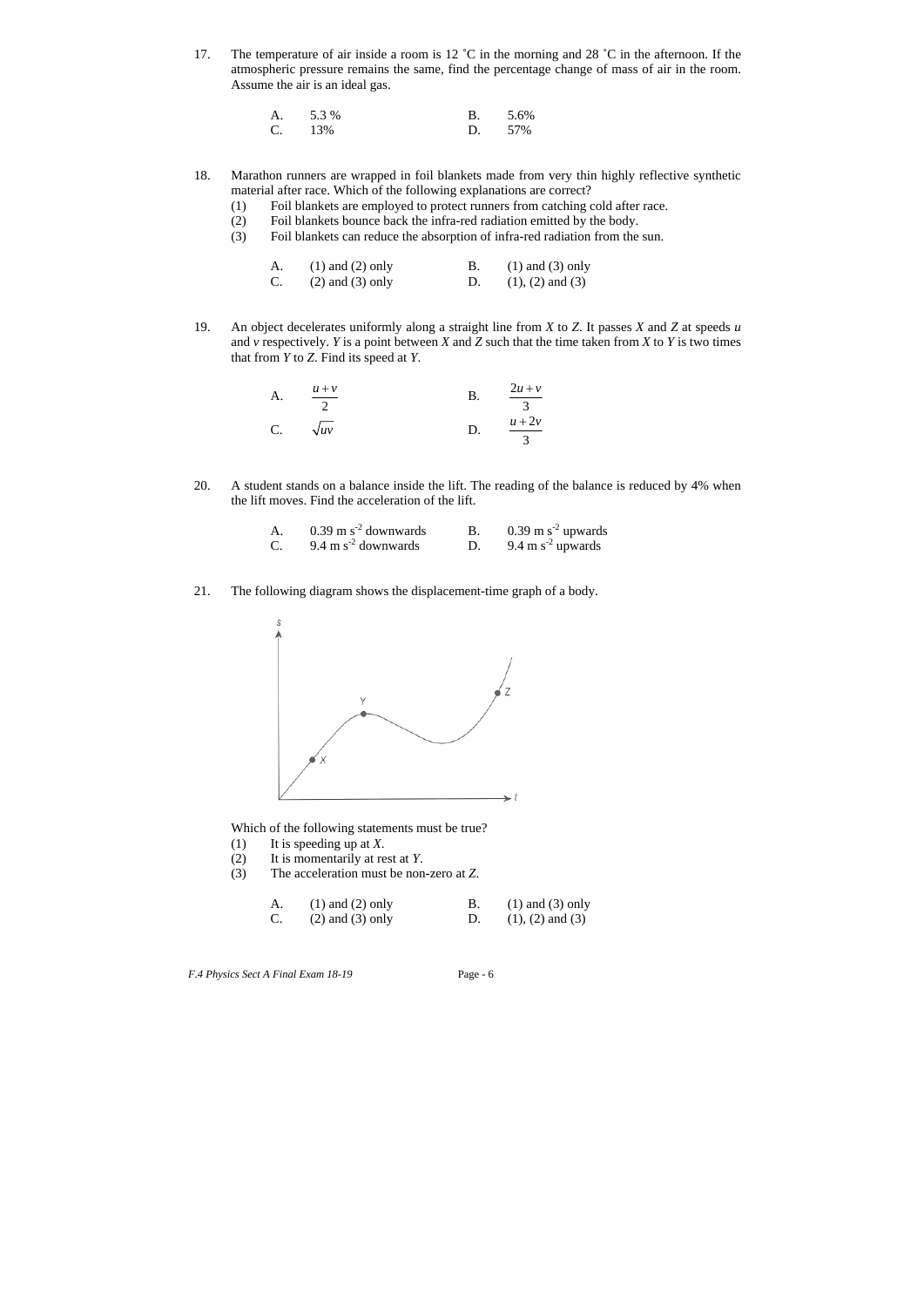22. A mass of 20 kg is being dragged up a rough ramp at constant speed from *P* to *Q* as shown in the figure.



The work done against friction is 350 J. Find the work done on the mass to drag it from *P* to *Q*.

| A. 42 J  | B. 350 J           |
|----------|--------------------|
| C. 390 J | D. $740 \text{ J}$ |

- (1) The change in momentum of May is equal to that of June.
- (2) The force exerted on the ball by May must equal to that by June.
- (3) May moves backwards at a speed of  $0.51 \text{ m s}^{-1}$  after throwing the ball.

23. May and June stand on two different trolleys on a smooth ground. They are at rest initially. May throws a ball horizontally to June at a speed of 20 m s-1. After catching the ball, the speed of June is 0.5 m s-1. May's mass and June's mass are the same and the mass of ball is 1 kg. Which of the following statements is/are correct?



| $(1)$ only    | $(2)$ only              |
|---------------|-------------------------|
| C. $(3)$ only | D. $(1)$ and $(2)$ only |

24. In the figure below, a man carries a uniform rigid board of mass 6 kg. Find the forces acting on the man by the board at *A* and *B* respectively.